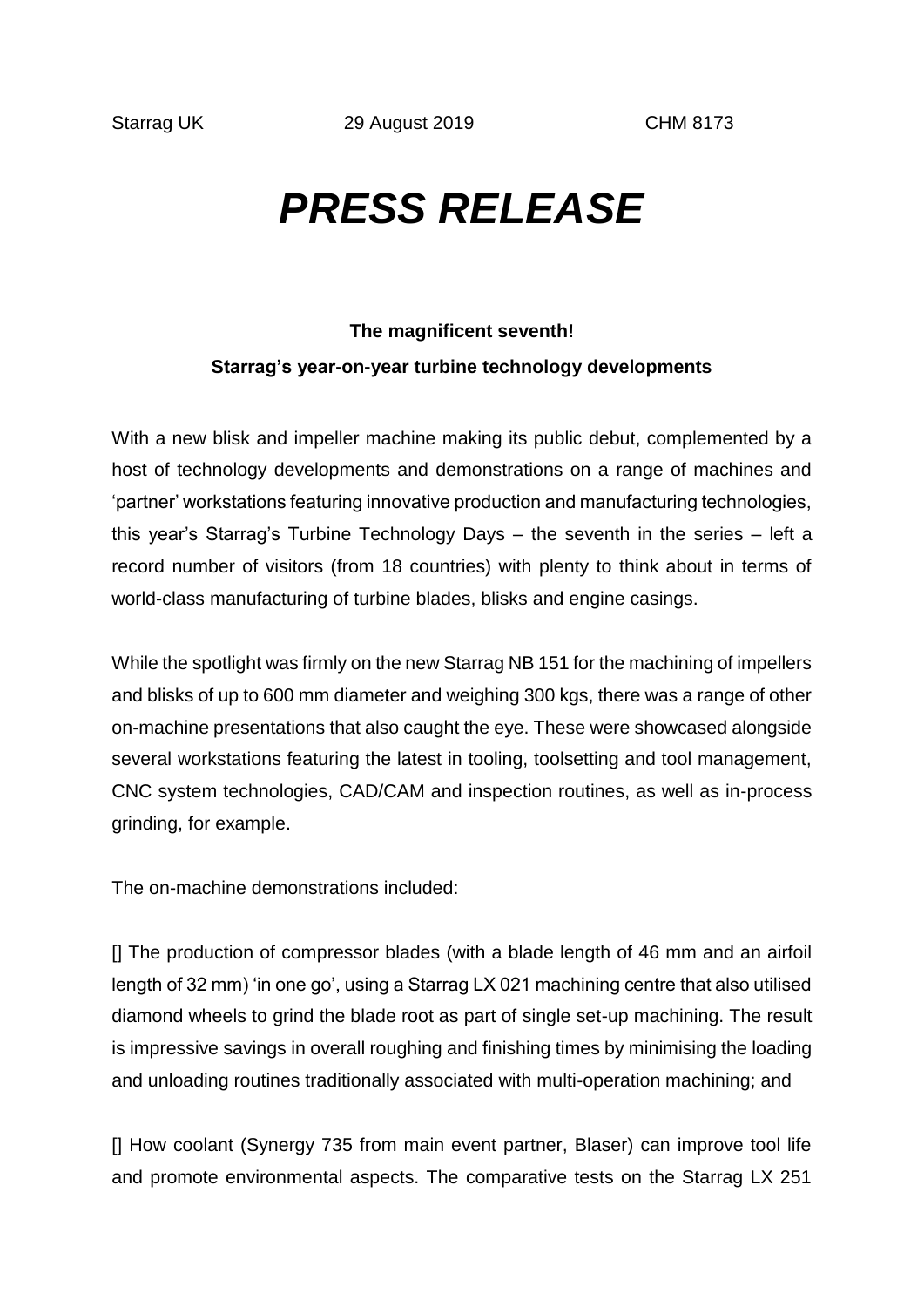machining centre demonstrated the benefits of this 'liquid tool' coolant which is free from chlorine, boron and formaldehyde.

Another presentation highlighted Starrag's expertise at combining Starrag Group machines to develop cost-effective and efficient flexible manufacturing systems for workpieces in the aerospace and energy sectors – for example, a system incorporating three Starrag STC 800 machining centres and a trio of Berthiez TVU 1400 vertical turning lathes (VTLs).

Colin Sirett, chief executive of the Sheffield-based Advanced Manufacturing Research Centre with Boeing - the keynote speaker at the two-day event at Starrag's headquarters in Rorschach, Switzerland – reinforced how the challenges of turbine machining are being met by Starrag in terms of machining technologies that are also increasingly surpassing users' expectations for better production rates, accuracies and validation/verification.

These are, of course, demands for which solutions are being driven not only by Starrag's chief executive Dr Christian Walti and managing director, Dr Bernhard Bringmann, but by everyone involved in Starrag's applications engineering, as Mr Bringmann highlighted:

"The starting point for every Starrag Group solution is the component, not one of our machines," he emphasised. "We vary machine configurations and machining concepts to determine the overall effect on cycle times; pushing everything to the maximum to develop an all-embracing solution that is specific to each workpiece.

"We are not in the market to sell 'standard' machines; we strive to continue to be the 'application champion' whether on specific parts required in either low- or high-volume. Our customers have to be competitive and, likewise, we have to remain focused on delivering cost-effective and efficient solutions – time after time."

The development of the new NB 151 impeller and blisk machine is the latest example of this focused approach. The all-new machine features a number of world-class developments for the effective and efficient machining of blisks. In particular, an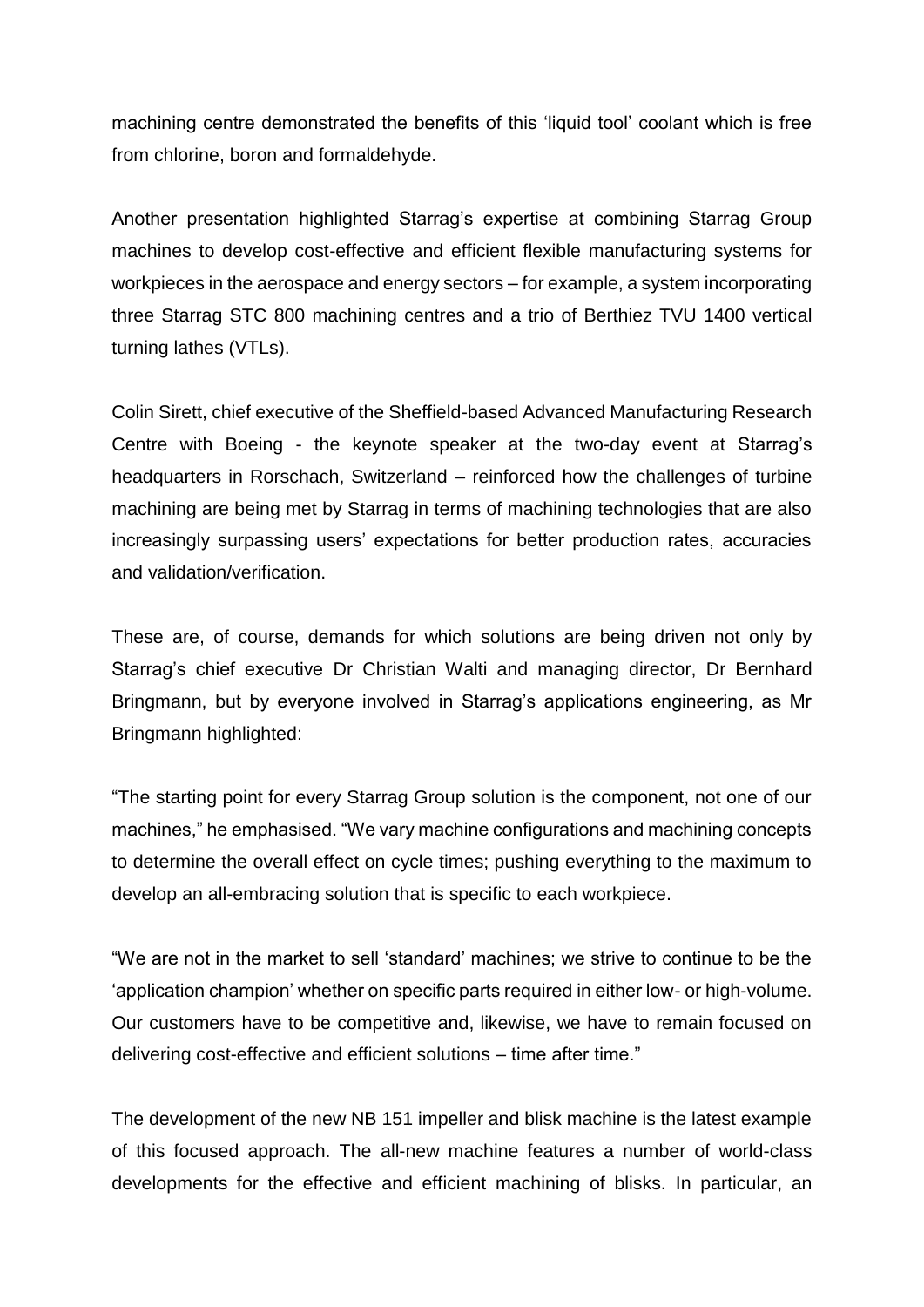innovative rotary (A and B) axes spindle movement that allows the tool/cutting angle to be positioned relatively closer to the workpiece, resulting in not only a more stable machining process but also a much more effective route to minimal cycle times.

Importantly, this improved accessibility to the workpiece is courtesy of a B axis stroke of 280 deg which, together with the compact A axis and relatively slender spindle, enables the component to be accessed in all directions including even at the bottom of the Y axis stroke.

Mr Bringmann re-stated how Starrag's 'Engineering precisely what you value' strategy is all-embracing: "Components are increasingly becoming more complex and require more demanding machining, so we have to work closely with customers to also develop (and provide) special-purpose fixturing and tooling, for example. Nowadays you need the whole package!"



Starrag's new NB 151 impeller and blisk machine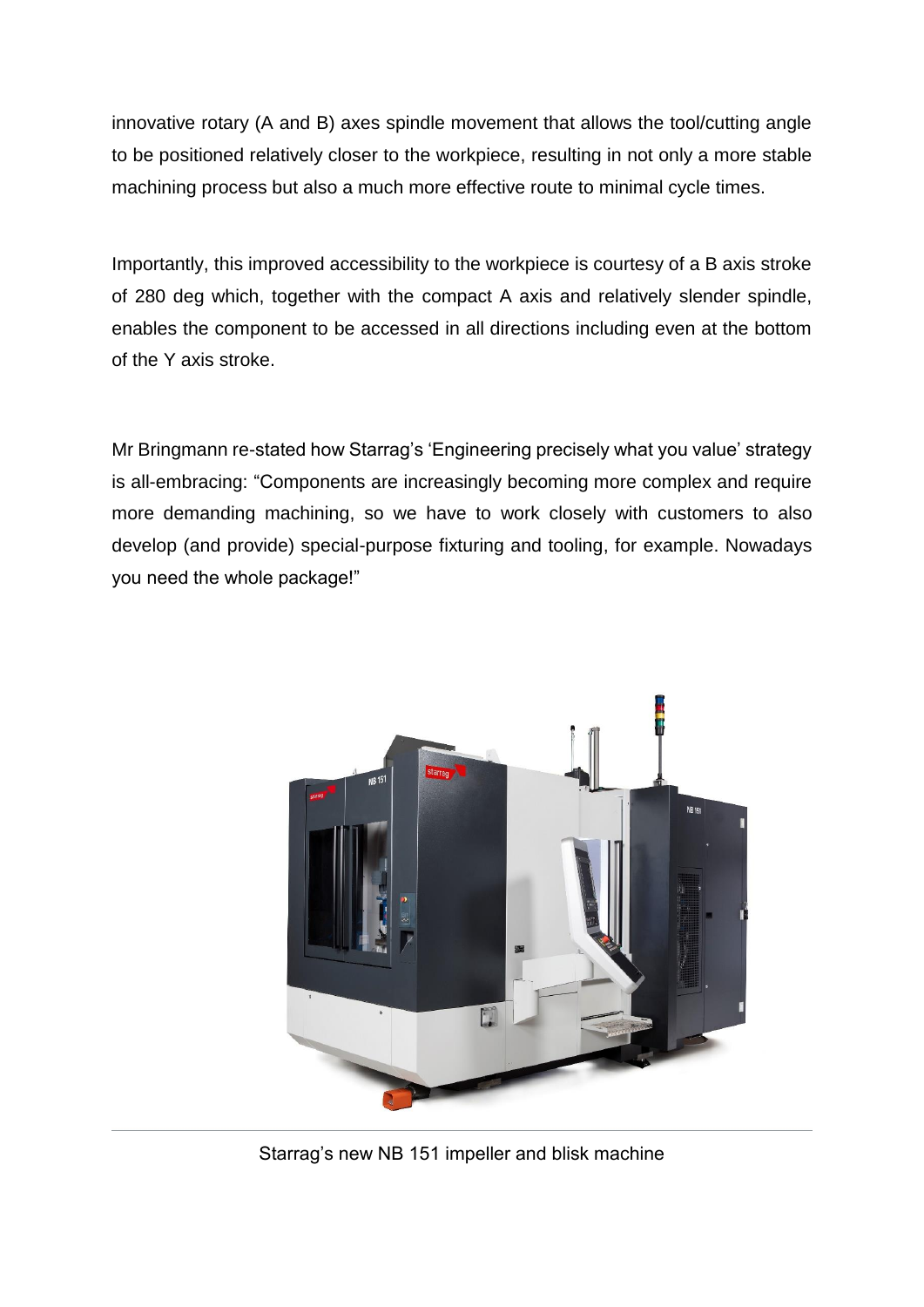

The Starrag LX 021 demonstration area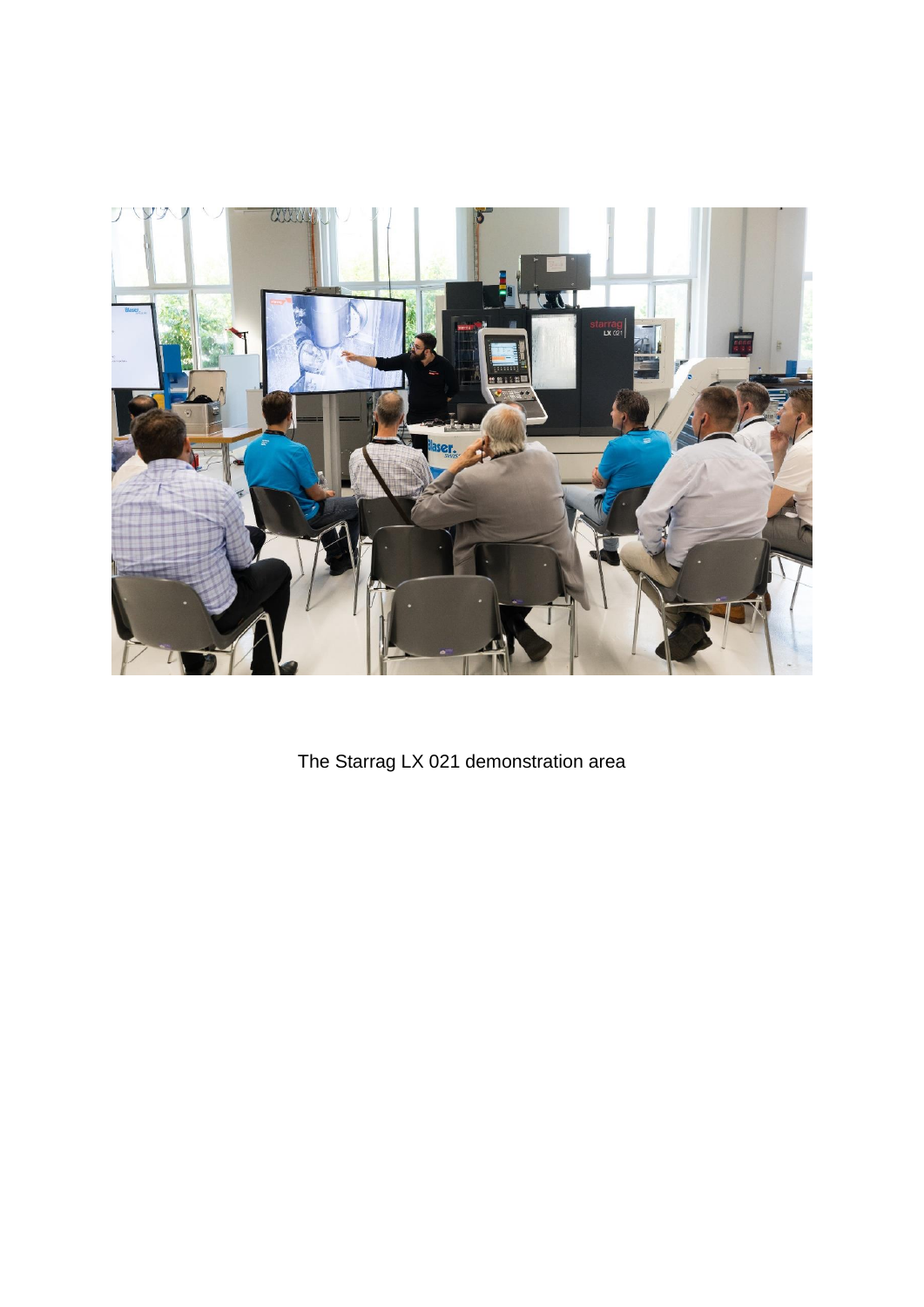